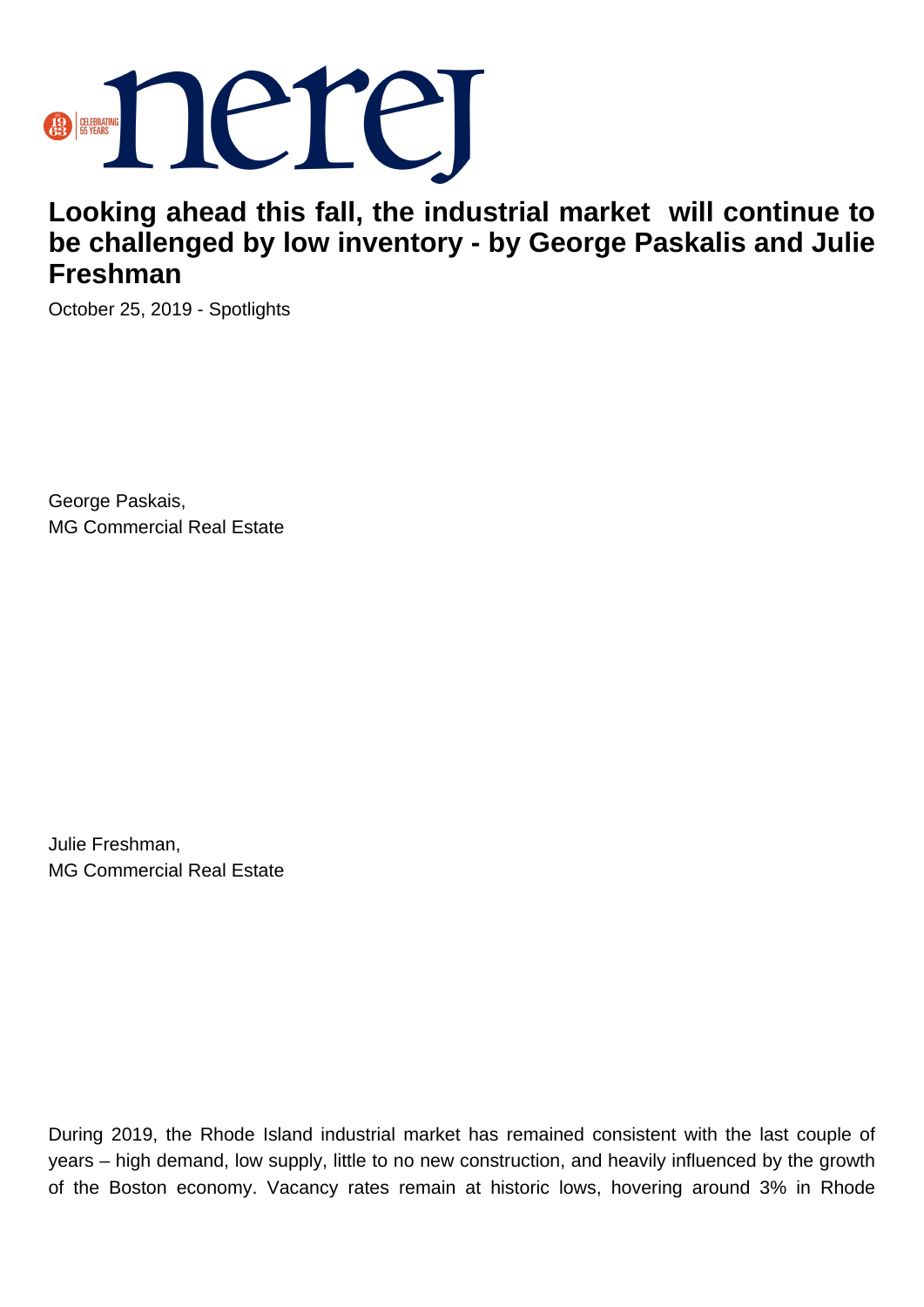Island's 50 million s/f industrial market.

High construction costs continue to keep significant spec and user based industrial construction to a minimum. Rhode Island's proximity to the Boston market allows construction companies and subcontractors to migrate between the markets, resulting in Boston costs being used to bid and estimate Rhode Island projects.

The demand for industrial space has been coming from a couple of different sectors including logistics, public storage and general growth of businesses in the industrial sector. The Providence metro area provides an ideal location for logistics companies due to the market's proximity to Boston as well as other New England metro markets such as Worcester and Harford. Within the logistics sector, there has been an increasing demand for last mile warehouse and logistics facilities due to consumer demands and expectations for one and same-day delivery of products.

The growth of the public storage sector goes hand-in-hand with the growth and development focused on downtown Providence by colleges, hospitals and residential developers. Another 1,000 residential units of new and redeveloped housing are proposed over the next 18 to 24 months in downtown Providence. The footprints of colleges and universities such as Brown, Rhode Island School of Design (RISD), Johnson & Wales (JWU) and the University of Rhode Island (URI) continue to grow and expand. This development along with a growing space demand by consumers has resulted in the growth of the public storage sector. Industrial buildings are ideal for these types of facilities with their large gross square footage, high ceiling heights, good access and proper zoning.

Looking ahead this fall, the industrial market will continue to be challenged by low inventory. Prices which have historically been rising have plateaued with prices per s/f for 20,000 s/f to 50,0000 s/f buildings ranging from approximately \$40 to \$70 per s/f. Lease rates remain consistent with the normal market range and generally range from \$3 per s/f, NNN on the low end (bulk warehouse uses) to \$6.50 per s/f, NNN on the high end (general purpose industrial uses).

Some recently completely and noteworthy deals in 2019 include the following:

• On the sale side, in Providence, a 77,000 s/f industrial building at 111 Dupont Dr. sold for \$3.6 million for use as a last mile delivery center.

• Also in Providence, a 55,000 s/f industrial building at 204 Hartford Ave. sold for \$1.05 million for development and use as a public storage facility.

• In northern R.I. a fully leased 30,000 s/f industrial building at 30 Industrial Rd. sold for \$1.2 million to an investor.

• In Lincoln a 41,000 s/f industrial building located at 676 George Washington Hwy. sold for \$1.8 million to a user who has since secured a tenant for a portion of the building.